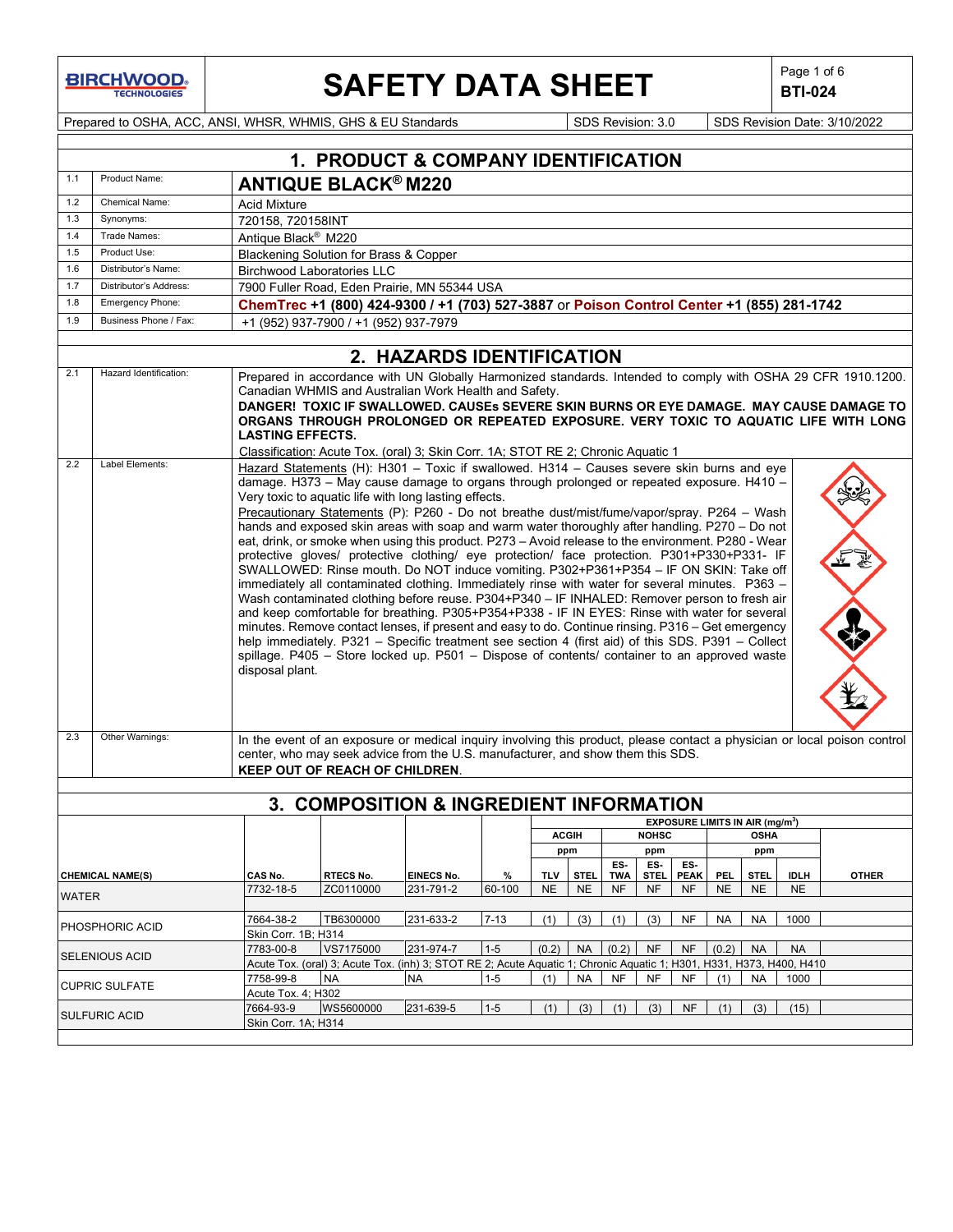# **SAFETY DATA SHEET**  $\left|\begin{array}{cc} \text{Page 2 of 6} \\ \text{BTI-024} \end{array}\right|$

**BTI-024**

Prepared to OSHA, ACC, ANSI, WHSR, WHMIS, GHS & EU Standards Superinted SDS Revision: 3.0 SDS Revision Date: 3/10/2022

|     |                                                      |                                                                                                                                                                                                                                                                                                                                                               | <b>4. FIRST AID MEASURES</b>                                                                                                                                                                                                                                                                                                                                                                                                                                                                                                                                                                                                                                                                                                                                                                                                                                                                                                                                                                                                                                                                                        |                                            |             |  |  |
|-----|------------------------------------------------------|---------------------------------------------------------------------------------------------------------------------------------------------------------------------------------------------------------------------------------------------------------------------------------------------------------------------------------------------------------------|---------------------------------------------------------------------------------------------------------------------------------------------------------------------------------------------------------------------------------------------------------------------------------------------------------------------------------------------------------------------------------------------------------------------------------------------------------------------------------------------------------------------------------------------------------------------------------------------------------------------------------------------------------------------------------------------------------------------------------------------------------------------------------------------------------------------------------------------------------------------------------------------------------------------------------------------------------------------------------------------------------------------------------------------------------------------------------------------------------------------|--------------------------------------------|-------------|--|--|
| 4.1 | First Aid:                                           | Ingestion:<br>Eyes:<br>Skin:<br>Inhalation:                                                                                                                                                                                                                                                                                                                   | DO NOT INDUCE VOMITING. Contact SafetyCall +1 (855) 281-1742 or the nearest Poison Control Center<br>or local emergency telephone number for assistance and instructions. Seek immediate medical attention. If<br>vomiting occurs spontaneously, keep victim's head lowered (forward) to reduce the risk of aspiration.<br>If product gets in the eyes, flush eyes thoroughly with copious amounts of water for at least 15 minutes,<br>holding eyelid(s) open to ensure complete flushing. If the eyes or face become swollen during or following<br>use, consult a physician or emergency room immediately.<br>Remove contaminated clothing and wash affected areas with soap and water. If discomfort persists and/or<br>the skin reaction worsens, contact a physician immediately. Do not wear contaminated clothing until after it<br>has been properly cleaned.<br>Remove victim to fresh air at once. Under extreme conditions, if breathing stops, perform artificial respiration.<br>Seek immediate medical attention.                                                                                    |                                            |             |  |  |
| 4.2 | Effects of Exposure:                                 | Eyes:                                                                                                                                                                                                                                                                                                                                                         | Severe or permanent eye damage.                                                                                                                                                                                                                                                                                                                                                                                                                                                                                                                                                                                                                                                                                                                                                                                                                                                                                                                                                                                                                                                                                     |                                            |             |  |  |
|     |                                                      | Skin:                                                                                                                                                                                                                                                                                                                                                         | Burns upon direct contact.                                                                                                                                                                                                                                                                                                                                                                                                                                                                                                                                                                                                                                                                                                                                                                                                                                                                                                                                                                                                                                                                                          |                                            |             |  |  |
|     |                                                      | Ingestion:                                                                                                                                                                                                                                                                                                                                                    | Severe burns of mouth, throat, stomach.                                                                                                                                                                                                                                                                                                                                                                                                                                                                                                                                                                                                                                                                                                                                                                                                                                                                                                                                                                                                                                                                             |                                            |             |  |  |
| 4.3 | Symptoms of Overexposure:                            | Inhalation:                                                                                                                                                                                                                                                                                                                                                   | Severe irritation or burns in respiratory tract and mucous membranes. Possible lung damage.                                                                                                                                                                                                                                                                                                                                                                                                                                                                                                                                                                                                                                                                                                                                                                                                                                                                                                                                                                                                                         |                                            |             |  |  |
|     |                                                      | Eyes:<br>Skin:                                                                                                                                                                                                                                                                                                                                                | Redness, burning, irritation, and swelling around eyes<br>Redness, burning, itching, rash, blistering of skin.                                                                                                                                                                                                                                                                                                                                                                                                                                                                                                                                                                                                                                                                                                                                                                                                                                                                                                                                                                                                      |                                            |             |  |  |
|     |                                                      | Ingestion:                                                                                                                                                                                                                                                                                                                                                    | Nausea, vomiting, severe abdominal pain.                                                                                                                                                                                                                                                                                                                                                                                                                                                                                                                                                                                                                                                                                                                                                                                                                                                                                                                                                                                                                                                                            |                                            |             |  |  |
|     |                                                      | Inhalation:                                                                                                                                                                                                                                                                                                                                                   | Coughing, wheezing, swelling of throat, irritation in mucous membranes, difficulty breathing.                                                                                                                                                                                                                                                                                                                                                                                                                                                                                                                                                                                                                                                                                                                                                                                                                                                                                                                                                                                                                       |                                            |             |  |  |
| 4.4 | Acute Health Effects:                                |                                                                                                                                                                                                                                                                                                                                                               | May be harmful if inhaled. Material is extremely destructive to the tissue of the mucous membranes and upper respiratory<br>tract. May be harmful if swallowed. Causes burns. May be harmful if absorbed through skin.                                                                                                                                                                                                                                                                                                                                                                                                                                                                                                                                                                                                                                                                                                                                                                                                                                                                                              |                                            |             |  |  |
| 4.5 | Chronic Health Effects:                              |                                                                                                                                                                                                                                                                                                                                                               | May damage the nervous system, kidney and/or liver.                                                                                                                                                                                                                                                                                                                                                                                                                                                                                                                                                                                                                                                                                                                                                                                                                                                                                                                                                                                                                                                                 |                                            |             |  |  |
| 4.6 | Target Organs:                                       |                                                                                                                                                                                                                                                                                                                                                               | Eyes, Skin, Nervous System, Kidneys, Liver, Respiratory System, Spleen, Blood Forming Organs, Bones.                                                                                                                                                                                                                                                                                                                                                                                                                                                                                                                                                                                                                                                                                                                                                                                                                                                                                                                                                                                                                |                                            |             |  |  |
| 4.7 | <b>Medical Conditions</b><br>Aggravated by Exposure: |                                                                                                                                                                                                                                                                                                                                                               | Pre-existing dermatitis, other skin conditions, and disorders of the target                                                                                                                                                                                                                                                                                                                                                                                                                                                                                                                                                                                                                                                                                                                                                                                                                                                                                                                                                                                                                                         | <b>HEALTH</b>                              | 3           |  |  |
|     |                                                      |                                                                                                                                                                                                                                                                                                                                                               | organs (eyes, skin, respiratory system, liver, blood-forming organs) or<br>impaired kidney function may be more susceptible to the effects of this                                                                                                                                                                                                                                                                                                                                                                                                                                                                                                                                                                                                                                                                                                                                                                                                                                                                                                                                                                  | <b>FLAMMABILITY</b>                        | $\mathbf 0$ |  |  |
|     |                                                      | substance.                                                                                                                                                                                                                                                                                                                                                    |                                                                                                                                                                                                                                                                                                                                                                                                                                                                                                                                                                                                                                                                                                                                                                                                                                                                                                                                                                                                                                                                                                                     | <b>PHYSICAL HAZARDS</b>                    | 0           |  |  |
|     |                                                      |                                                                                                                                                                                                                                                                                                                                                               |                                                                                                                                                                                                                                                                                                                                                                                                                                                                                                                                                                                                                                                                                                                                                                                                                                                                                                                                                                                                                                                                                                                     | PROTECTIVE EQUIPMENT                       | H           |  |  |
|     |                                                      |                                                                                                                                                                                                                                                                                                                                                               |                                                                                                                                                                                                                                                                                                                                                                                                                                                                                                                                                                                                                                                                                                                                                                                                                                                                                                                                                                                                                                                                                                                     | <b>EYES</b><br><b>SKIN</b><br><b>LUNGS</b> |             |  |  |
| 4.8 | Notes to Physician:                                  | This product contains Selenious Acid and is potentially fatal if ingested even in small amounts. 24-hour admission should<br>be considered in asymptomatic or minimally symptomatic patients as delayed toxic effects including pulmonary edema and<br>multi-organ failure may occur. 24/7 medical toxicology consultation is available at +1 (855) 281-1742. |                                                                                                                                                                                                                                                                                                                                                                                                                                                                                                                                                                                                                                                                                                                                                                                                                                                                                                                                                                                                                                                                                                                     |                                            |             |  |  |
|     |                                                      |                                                                                                                                                                                                                                                                                                                                                               |                                                                                                                                                                                                                                                                                                                                                                                                                                                                                                                                                                                                                                                                                                                                                                                                                                                                                                                                                                                                                                                                                                                     |                                            |             |  |  |
|     |                                                      |                                                                                                                                                                                                                                                                                                                                                               |                                                                                                                                                                                                                                                                                                                                                                                                                                                                                                                                                                                                                                                                                                                                                                                                                                                                                                                                                                                                                                                                                                                     |                                            |             |  |  |
| 5.1 | Fire & Explosion Hazards:                            |                                                                                                                                                                                                                                                                                                                                                               | <b>5. FIREFIGHTING MEASURES</b><br>Non-flammable. May react with metals to release hydrogen gas, which can form explosive mixtures with                                                                                                                                                                                                                                                                                                                                                                                                                                                                                                                                                                                                                                                                                                                                                                                                                                                                                                                                                                             |                                            |             |  |  |
| 5.2 | <b>Extinguishing Methods:</b>                        |                                                                                                                                                                                                                                                                                                                                                               | air. May intensity fire; oxidizer.<br>Use fire-extinguishing media appropriate for surrounding materials.                                                                                                                                                                                                                                                                                                                                                                                                                                                                                                                                                                                                                                                                                                                                                                                                                                                                                                                                                                                                           |                                            |             |  |  |
| 5.3 | <b>Firefighting Procedures:</b>                      | natural waterway.                                                                                                                                                                                                                                                                                                                                             | As with any fire, firefighters should wear appropriate protective equipment including a MSHA/NIOSH<br>approved or equivalent self-contained breathing apparatus (SCBA) and protective clothing. Fight fires<br>as for surrounding materials. Hazardous decomposition products may be released. Thermal<br>degradation may produce oxides of carbon, phosphorous, selenium and/or nitrogen, hydrocarbons<br>and/or derivatives. Fire should be fought from a safe distance. Keep containers cool until well after the<br>fire is out. Use water spray to cool fire-exposed surfaces and to protect personal. Fight fire upwind.<br>Prevent runoff from fire control or dilution from entering sewers, drains, drinking water supply, or any                                                                                                                                                                                                                                                                                                                                                                          |                                            |             |  |  |
|     |                                                      |                                                                                                                                                                                                                                                                                                                                                               |                                                                                                                                                                                                                                                                                                                                                                                                                                                                                                                                                                                                                                                                                                                                                                                                                                                                                                                                                                                                                                                                                                                     |                                            |             |  |  |
|     |                                                      |                                                                                                                                                                                                                                                                                                                                                               | 6. ACCIDENTAL RELEASE MEASURES                                                                                                                                                                                                                                                                                                                                                                                                                                                                                                                                                                                                                                                                                                                                                                                                                                                                                                                                                                                                                                                                                      |                                            |             |  |  |
| 6.1 | Spills:                                              |                                                                                                                                                                                                                                                                                                                                                               | Before cleaning any spill or leak, individuals involved in spill cleanup must wear appropriate Personal Protective Equipment<br>(PPE). Use safety glasses or safety goggles and face shield; use gloves and other protective clothing (e.g., apron, boots,<br>etc.) to prevent skin contact.<br>Small Spills: Wear appropriate protective equipment including gloves and protective eyewear. Use a non-combustible,<br>inert material such as vermiculite or sand to soak up the product and place into a container for later disposal.<br>Large Spills: Keep incompatible materials (e.g., organics such as oil) away from spill. Stay upwind and away from spill or<br>release. Isolate immediate hazard area and keep unauthorized personnel out of area. Stop spill or release if it can be<br>done with minimal risk. Wear appropriate protective equipment including respiratory protection as conditions warrant.<br>Recover as much free liquid as possible and collect in acid-resistant container. Use absorbent to pick up residue. Avoid<br>discharging liquid directly into a sewer or surface waters. |                                            |             |  |  |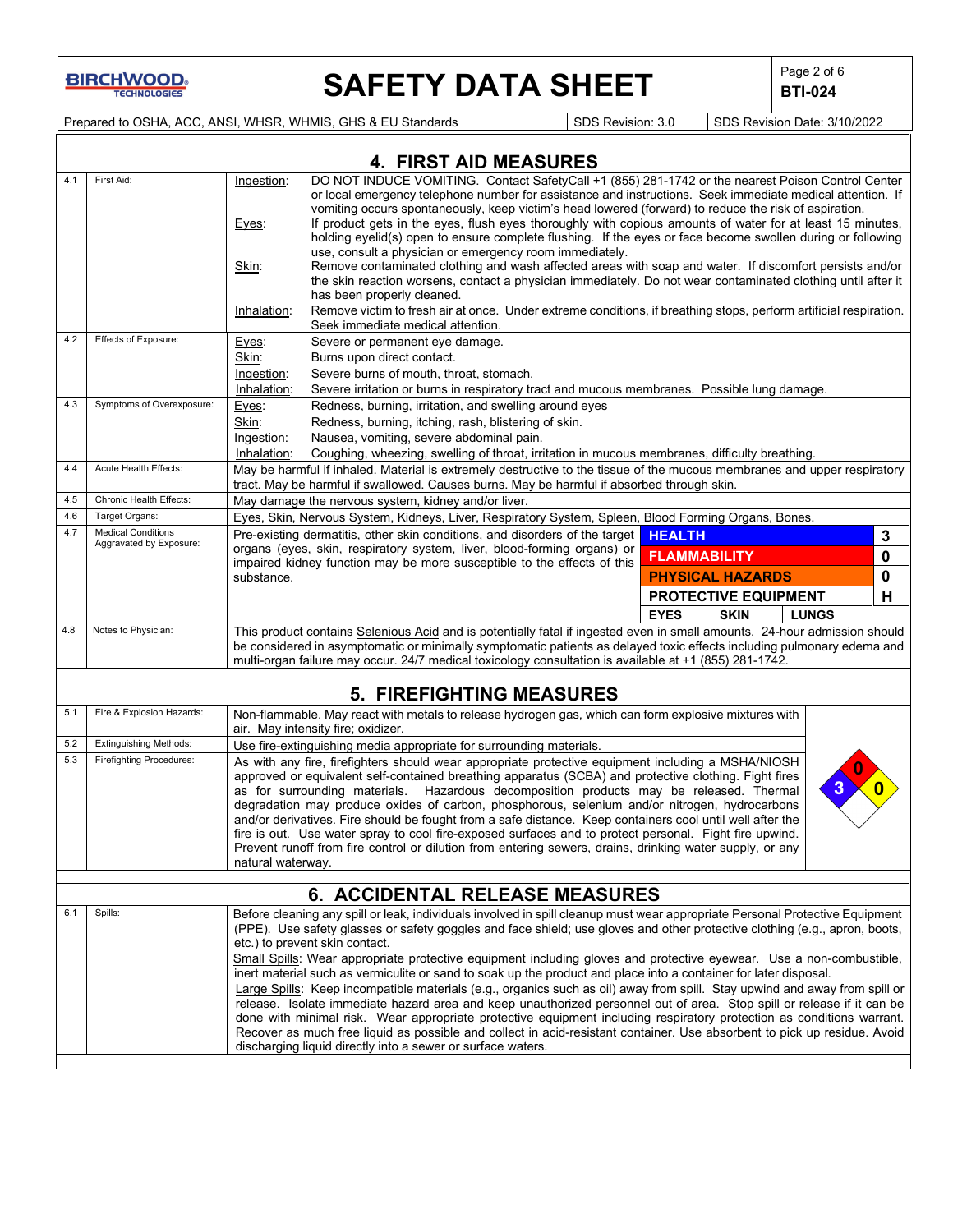## **SAFETY DATA SHEET**  $\left|\begin{array}{c} \mathsf{Page 3 of 6} \\ \mathsf{BTL} \end{array}\right|$

**BTI-024**

Prepared to OSHA, ACC, ANSI, WHSR, WHMIS, GHS & EU Standards Superiority SDS Revision: 3.0 SDS Revision Date: 3/10/2022

|             | 7. HANDLING & STORAGE INFORMATION                                                                                                                   |                                                                                                                                                                                                                        |                                                                                                                                                                                                                                                             |                    |                      |                    |                          |                         |                          |                     |              |
|-------------|-----------------------------------------------------------------------------------------------------------------------------------------------------|------------------------------------------------------------------------------------------------------------------------------------------------------------------------------------------------------------------------|-------------------------------------------------------------------------------------------------------------------------------------------------------------------------------------------------------------------------------------------------------------|--------------------|----------------------|--------------------|--------------------------|-------------------------|--------------------------|---------------------|--------------|
| 7.1         | Work & Hygiene Practices:                                                                                                                           | Avoid breathing mists or spray. Avoid eye and skin contact. Wear protective equipment when handling product. Keep out                                                                                                  |                                                                                                                                                                                                                                                             |                    |                      |                    |                          |                         |                          |                     |              |
|             |                                                                                                                                                     | of the reach of children. Do not eat, drink or smoke when handling this product. Wash thoroughly after handling. Do not                                                                                                |                                                                                                                                                                                                                                                             |                    |                      |                    |                          |                         |                          |                     |              |
|             |                                                                                                                                                     | expose to heat and flame. Use only in ventilated areas. Keep out of the reach of children. Immediately clean-up and                                                                                                    |                                                                                                                                                                                                                                                             |                    |                      |                    |                          |                         |                          |                     |              |
|             |                                                                                                                                                     | decontaminate any spills or residues.                                                                                                                                                                                  |                                                                                                                                                                                                                                                             |                    |                      |                    |                          |                         |                          |                     |              |
| 7.2         | Storage & Handling:                                                                                                                                 |                                                                                                                                                                                                                        | Use and store in a cool, dry, well-ventilated location (e.g., local exhaust ventilation, fans) away from heat and direct sunlight.<br>Store in acid-resistant containers. Keep containers covered when not in use. Avoid temperatures above 40 °C (120 °F). |                    |                      |                    |                          |                         |                          |                     |              |
|             |                                                                                                                                                     | Keep away from incompatible substances (see Section 10). Protect containers from physical damage. Store in a well-                                                                                                     |                                                                                                                                                                                                                                                             |                    |                      |                    |                          |                         |                          |                     |              |
|             |                                                                                                                                                     | ventilated place. Keep container tightly closed. Store locked up. Store in a corrosion resistant container with a resistant                                                                                            |                                                                                                                                                                                                                                                             |                    |                      |                    |                          |                         |                          |                     |              |
|             |                                                                                                                                                     | inner liner.                                                                                                                                                                                                           |                                                                                                                                                                                                                                                             |                    |                      |                    |                          |                         |                          |                     |              |
| 7.3         | <b>Special Precautions:</b>                                                                                                                         | Empty containers may retain hazardous product residues. Keep/Store away from clothing/ combustible materials.                                                                                                          |                                                                                                                                                                                                                                                             |                    |                      |                    |                          |                         |                          |                     |              |
|             |                                                                                                                                                     |                                                                                                                                                                                                                        |                                                                                                                                                                                                                                                             |                    |                      |                    |                          |                         |                          |                     |              |
|             |                                                                                                                                                     | 8. EXPOSURE CONTROLS & PERSONAL PROTECTION                                                                                                                                                                             |                                                                                                                                                                                                                                                             |                    |                      |                    |                          |                         |                          |                     |              |
| 8.1         | Exposure Limits:                                                                                                                                    |                                                                                                                                                                                                                        | <b>ACGIII</b>                                                                                                                                                                                                                                               |                    |                      | <b>NOHSC</b>       |                          |                         | <b>OSHA</b>              |                     | <b>OTHER</b> |
|             | ppm $(mg/m3)$                                                                                                                                       |                                                                                                                                                                                                                        |                                                                                                                                                                                                                                                             |                    |                      | ES-                | ES-                      |                         |                          |                     |              |
|             |                                                                                                                                                     | <b>CHEMICAL NAME(S)</b><br>PHOSPHORIC ACID                                                                                                                                                                             | TI V<br>(1)                                                                                                                                                                                                                                                 | <b>STEL</b><br>(3) | <b>ES-TWA</b><br>(1) | <b>STEL</b><br>(3) | <b>PEAK</b><br><b>NF</b> | <b>PEL</b><br><b>NA</b> | <b>STEL</b><br><b>NA</b> | <b>IDLH</b><br>1000 |              |
|             |                                                                                                                                                     | SELENIOUS ACID                                                                                                                                                                                                         | (0.2)                                                                                                                                                                                                                                                       | <b>NA</b>          | (0.2)                | <b>NF</b>          | <b>NF</b>                | (0.2)                   | <b>NA</b>                | <b>NA</b>           |              |
|             |                                                                                                                                                     | <b>CUPRIC SULFATE</b>                                                                                                                                                                                                  | (1)                                                                                                                                                                                                                                                         | <b>NA</b>          | <b>NF</b>            | <b>NF</b>          | <b>NF</b>                | (1)                     | <b>NA</b>                | 1000                |              |
|             |                                                                                                                                                     | SULFURIC ACID                                                                                                                                                                                                          | (1)                                                                                                                                                                                                                                                         | (2)                | (1)                  | (2)                | <b>NF</b>                | (1)                     | <b>NA</b>                | (500)               |              |
| 8.2         | Ventilation & Engineering                                                                                                                           | Use local or general exhaust ventilation to effectively remove and prevent buildup of vapors or mist generated from the                                                                                                |                                                                                                                                                                                                                                                             |                    |                      |                    |                          |                         |                          |                     |              |
|             | Controls:                                                                                                                                           | handling of this product. Ensure appropriate decontamination equipment is available (e.g., sink, safety shower, eye-wash                                                                                               |                                                                                                                                                                                                                                                             |                    |                      |                    |                          |                         |                          |                     |              |
|             |                                                                                                                                                     | station).                                                                                                                                                                                                              |                                                                                                                                                                                                                                                             |                    |                      |                    |                          |                         |                          |                     |              |
| 8.3         | <b>Respiratory Protection:</b>                                                                                                                      | In instances where vapors or sprays of this product are generated, and respiratory protection is needed,                                                                                                               |                                                                                                                                                                                                                                                             |                    |                      |                    |                          |                         |                          |                     |              |
|             |                                                                                                                                                     | use only protection authorized by 29 CFR §1910.134, applicable U.S. State regulations, or the Canadian<br>CAS Standard Z94.4-93 and applicable standards of Canadian Provinces, EC member States, or                   |                                                                                                                                                                                                                                                             |                    |                      |                    |                          |                         |                          |                     |              |
|             |                                                                                                                                                     | Australia.                                                                                                                                                                                                             |                                                                                                                                                                                                                                                             |                    |                      |                    |                          |                         |                          |                     |              |
| 8.4         | Eye Protection:                                                                                                                                     | Safety glasses with side shields must be used when handling or using this product. A protective face                                                                                                                   |                                                                                                                                                                                                                                                             |                    |                      |                    |                          |                         |                          |                     |              |
|             |                                                                                                                                                     | shield is also recommended.                                                                                                                                                                                            |                                                                                                                                                                                                                                                             |                    |                      |                    |                          |                         |                          |                     |              |
| 8.5         | Hand Protection:                                                                                                                                    | Wear protective, chemical-resistant gloves (e.g., neoprene) when using or handling this product.                                                                                                                       |                                                                                                                                                                                                                                                             |                    |                      |                    |                          |                         |                          |                     |              |
|             |                                                                                                                                                     |                                                                                                                                                                                                                        |                                                                                                                                                                                                                                                             |                    |                      |                    |                          |                         |                          |                     |              |
| 8.6         | <b>Body Protection:</b>                                                                                                                             | A chemical resistant apron and/or protective clothing are recommended when handling or using this                                                                                                                      |                                                                                                                                                                                                                                                             |                    |                      |                    |                          |                         |                          |                     |              |
|             |                                                                                                                                                     | product.                                                                                                                                                                                                               |                                                                                                                                                                                                                                                             |                    |                      |                    |                          |                         |                          |                     |              |
|             |                                                                                                                                                     |                                                                                                                                                                                                                        |                                                                                                                                                                                                                                                             |                    |                      |                    |                          |                         |                          |                     |              |
|             |                                                                                                                                                     | 9. PHYSICAL & CHEMICAL PROPERTIES                                                                                                                                                                                      |                                                                                                                                                                                                                                                             |                    |                      |                    |                          |                         |                          |                     |              |
| 9.1         | Appearance:                                                                                                                                         | Clear, blue liquid                                                                                                                                                                                                     |                                                                                                                                                                                                                                                             |                    |                      |                    |                          |                         |                          |                     |              |
| 9.2         | Odor:                                                                                                                                               | Odorless                                                                                                                                                                                                               |                                                                                                                                                                                                                                                             |                    |                      |                    |                          |                         |                          |                     |              |
| 9.3         | Odor Threshold:                                                                                                                                     | NA                                                                                                                                                                                                                     |                                                                                                                                                                                                                                                             |                    |                      |                    |                          |                         |                          |                     |              |
| 9.4         | pH:                                                                                                                                                 | < 1.0                                                                                                                                                                                                                  |                                                                                                                                                                                                                                                             |                    |                      |                    |                          |                         |                          |                     |              |
| 9.5         | Melting Point/Freezing Point:                                                                                                                       | <b>NA</b>                                                                                                                                                                                                              |                                                                                                                                                                                                                                                             |                    |                      |                    |                          |                         |                          |                     |              |
| 9.6         | Initial Boiling Point/Boiling<br>Range:                                                                                                             | > 100 °C (> 212 °F)                                                                                                                                                                                                    |                                                                                                                                                                                                                                                             |                    |                      |                    |                          |                         |                          |                     |              |
| 9.7         | Flashpoint:                                                                                                                                         | <b>NA</b>                                                                                                                                                                                                              |                                                                                                                                                                                                                                                             |                    |                      |                    |                          |                         |                          |                     |              |
| 9.8         | Upper/Lower Flammability                                                                                                                            | <b>NA</b>                                                                                                                                                                                                              |                                                                                                                                                                                                                                                             |                    |                      |                    |                          |                         |                          |                     |              |
|             | Limits:                                                                                                                                             |                                                                                                                                                                                                                        |                                                                                                                                                                                                                                                             |                    |                      |                    |                          |                         |                          |                     |              |
| 9.9<br>9.10 | Vapor Pressure:<br>Vapor Density:                                                                                                                   | NA.                                                                                                                                                                                                                    |                                                                                                                                                                                                                                                             |                    |                      |                    |                          |                         |                          |                     |              |
| 9.11        | Relative Density:                                                                                                                                   | $< 1.0$ (air = 1.0)                                                                                                                                                                                                    |                                                                                                                                                                                                                                                             |                    |                      |                    |                          |                         |                          |                     |              |
| 9.12        | Solubility:                                                                                                                                         | 1.063                                                                                                                                                                                                                  |                                                                                                                                                                                                                                                             |                    |                      |                    |                          |                         |                          |                     |              |
| 9.13        | Partition Coefficient (log Pow):                                                                                                                    | Complete (water)                                                                                                                                                                                                       |                                                                                                                                                                                                                                                             |                    |                      |                    |                          |                         |                          |                     |              |
| 9.14        | Autoignition Temperature:                                                                                                                           | ΝA                                                                                                                                                                                                                     |                                                                                                                                                                                                                                                             |                    |                      |                    |                          |                         |                          |                     |              |
| 9.15        | Decomposition Temperature:                                                                                                                          | <b>NA</b>                                                                                                                                                                                                              |                                                                                                                                                                                                                                                             |                    |                      |                    |                          |                         |                          |                     |              |
| 9.16        | Viscosity:                                                                                                                                          | <b>NA</b>                                                                                                                                                                                                              |                                                                                                                                                                                                                                                             |                    |                      |                    |                          |                         |                          |                     |              |
| 9.17        | Other Information:                                                                                                                                  | <b>NA</b>                                                                                                                                                                                                              |                                                                                                                                                                                                                                                             |                    |                      |                    |                          |                         |                          |                     |              |
|             |                                                                                                                                                     | Evaporation Rate: $<$ 1.0 (ethyl ether = 1.0)                                                                                                                                                                          |                                                                                                                                                                                                                                                             |                    |                      |                    |                          |                         |                          |                     |              |
|             |                                                                                                                                                     |                                                                                                                                                                                                                        |                                                                                                                                                                                                                                                             |                    |                      |                    |                          |                         |                          |                     |              |
|             |                                                                                                                                                     | <b>10. STABILITY &amp; REACTIVITY</b>                                                                                                                                                                                  |                                                                                                                                                                                                                                                             |                    |                      |                    |                          |                         |                          |                     |              |
| 10.1        | Stability:                                                                                                                                          | Stable at normal temperatures.                                                                                                                                                                                         |                                                                                                                                                                                                                                                             |                    |                      |                    |                          |                         |                          |                     |              |
| 10.2        | Hazardous Decomposition<br>Products:                                                                                                                | Reaction with organics and strong reducing agents can produce organoselenides and hydrogen selenide. Thermal<br>decomposition may produce selenium, nitrogen, phosphoric and copper oxides, and hydrogen fluoride gas. |                                                                                                                                                                                                                                                             |                    |                      |                    |                          |                         |                          |                     |              |
| 10.3        | Hazardous Polymerization:                                                                                                                           | Will not occur.                                                                                                                                                                                                        |                                                                                                                                                                                                                                                             |                    |                      |                    |                          |                         |                          |                     |              |
| 10.4        | Conditions to Avoid:                                                                                                                                | Excessive heat.                                                                                                                                                                                                        |                                                                                                                                                                                                                                                             |                    |                      |                    |                          |                         |                          |                     |              |
| 10.5        | Incompatible Substances:                                                                                                                            |                                                                                                                                                                                                                        |                                                                                                                                                                                                                                                             |                    |                      |                    |                          |                         |                          |                     |              |
|             | Cyanides, water-reactive substances, strong reducing agents, chlorinated cleaners or sanitizers, combustible organic<br>materials, and most metals. |                                                                                                                                                                                                                        |                                                                                                                                                                                                                                                             |                    |                      |                    |                          |                         |                          |                     |              |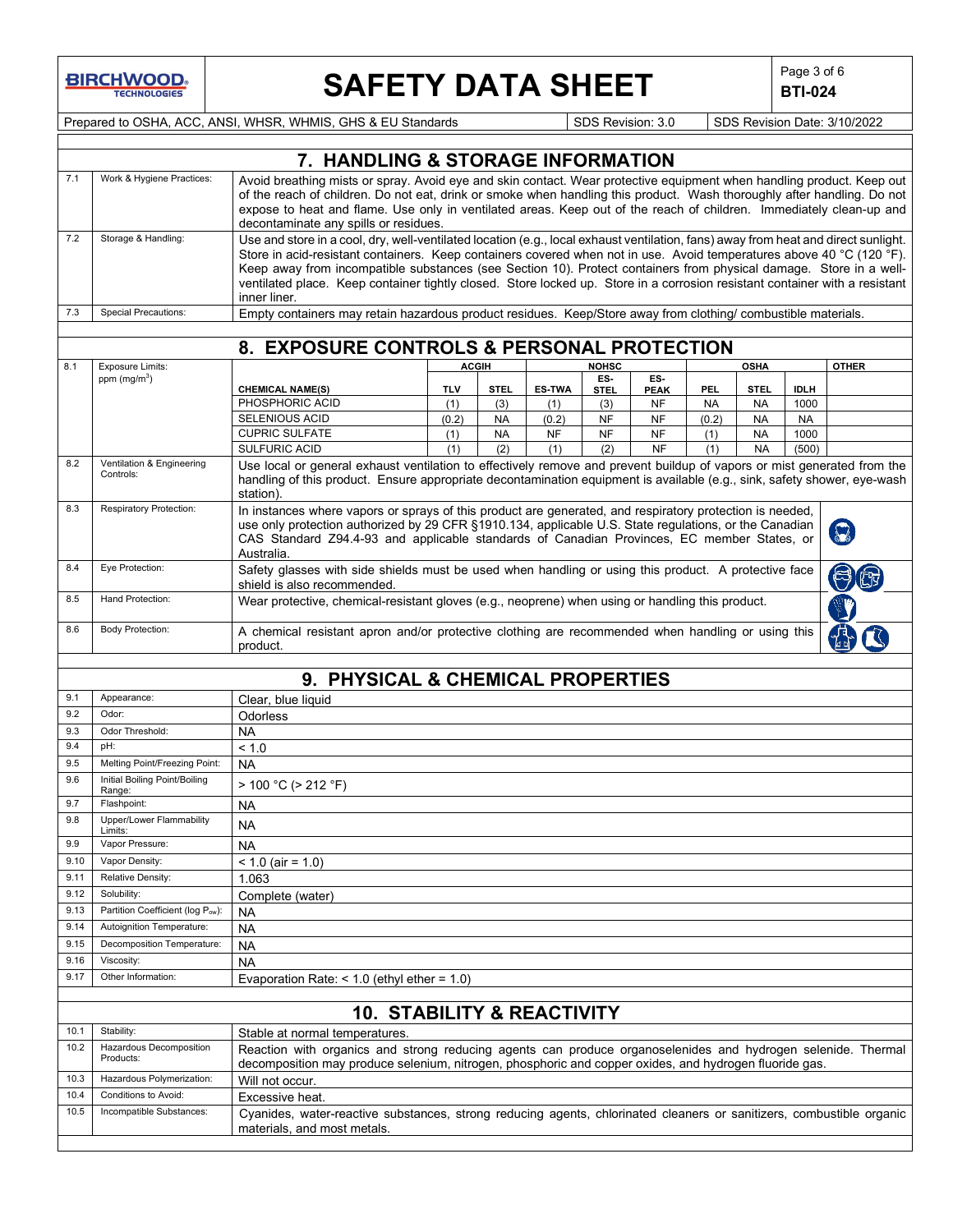

# **SAFETY DATA SHEET**  $\left|\begin{array}{cc} \text{Page 4 of 6} \\ \text{BIT-024} \end{array}\right|$

**BTI-024**

Prepared to OSHA, ACC, ANSI, WHSR, WHMIS, GHS & EU Standards Superintendial SDS Revision: 3.0 SDS Revision Date: 3/10/2022

|      | <b>11. TOXICOLOGICAL INFORMATION</b> |                                                                                                                                                                                                                                                                                                                                                                                                                       |  |  |  |  |  |  |
|------|--------------------------------------|-----------------------------------------------------------------------------------------------------------------------------------------------------------------------------------------------------------------------------------------------------------------------------------------------------------------------------------------------------------------------------------------------------------------------|--|--|--|--|--|--|
| 11.1 | Routes of Entry:                     | Inhalation:<br><b>YES</b><br>Absorption:<br><b>YES</b><br>Ingestion:<br><b>NO</b>                                                                                                                                                                                                                                                                                                                                     |  |  |  |  |  |  |
| 11.2 | <b>Toxicity Data:</b>                | Sulfuric Acid: LD <sub>50</sub> (oral, rat) = 2,140 mg/kg; Phosphoric Acid: LD <sub>50</sub> (oral, rat) = 1,530 mg/kg; Cupric Sulfate: LD <sub>50</sub> (oral, rat)<br>$=$ 300 mg/kg                                                                                                                                                                                                                                 |  |  |  |  |  |  |
| 11.3 | Acute Toxicity:                      | See Section 4.4                                                                                                                                                                                                                                                                                                                                                                                                       |  |  |  |  |  |  |
| 11.4 | Chronic Toxicity:                    | See Section 4.5                                                                                                                                                                                                                                                                                                                                                                                                       |  |  |  |  |  |  |
| 11.5 | Suspected Carcinogen:                | Selenious Acid is listed by IARC on Group 3 (not classifiable as to its carcinogenicity to humans).                                                                                                                                                                                                                                                                                                                   |  |  |  |  |  |  |
|      |                                      | IARC has classified "strong inorganic acid mists containing sulfuric acid" as Category 1, a known human carcinogen. This<br>classification applies only to mists containing sulfuric acid and not to sulfuric acid or sulfuric acid solutions.                                                                                                                                                                        |  |  |  |  |  |  |
| 11.6 | Reproductive Toxicity:               | This product is not reported to cause reproductive toxicity in humans.                                                                                                                                                                                                                                                                                                                                                |  |  |  |  |  |  |
|      | Mutagenicity:                        | This product is not reported to produce mutagenic effects in humans.                                                                                                                                                                                                                                                                                                                                                  |  |  |  |  |  |  |
|      | Embryotoxicity:                      | This product is not reported to produce embryotoxic effects in humans.                                                                                                                                                                                                                                                                                                                                                |  |  |  |  |  |  |
|      | Teratogenicity:                      | This product is not reported to cause teratogenic effects in humans.                                                                                                                                                                                                                                                                                                                                                  |  |  |  |  |  |  |
|      | Reproductive Toxicity:               | This product contains Phenophthalein, a suspected human reproductive toxicant.                                                                                                                                                                                                                                                                                                                                        |  |  |  |  |  |  |
| 11.7 | Irritancy of Product:                | See Section 4.2                                                                                                                                                                                                                                                                                                                                                                                                       |  |  |  |  |  |  |
| 11.8 | <b>Biological Exposure Indices:</b>  | <b>NE</b>                                                                                                                                                                                                                                                                                                                                                                                                             |  |  |  |  |  |  |
| 11.9 | Physician Recommendations:           |                                                                                                                                                                                                                                                                                                                                                                                                                       |  |  |  |  |  |  |
|      |                                      | Treat symptomatically.                                                                                                                                                                                                                                                                                                                                                                                                |  |  |  |  |  |  |
|      |                                      | <b>12. ECOLOGICAL INFORMATION</b>                                                                                                                                                                                                                                                                                                                                                                                     |  |  |  |  |  |  |
| 12.1 | <b>Environmental Stability:</b>      | There are no specific data available for this product.                                                                                                                                                                                                                                                                                                                                                                |  |  |  |  |  |  |
| 12.2 | Effects on Plants & Animals:         | There are no specific data available for this product.                                                                                                                                                                                                                                                                                                                                                                |  |  |  |  |  |  |
| 12.3 | Effects on Aquatic Life:             | Very toxic to aquatic life with long lasting effects. Phosphoric Acid: EC <sub>50</sub> (Daphnia magna, 12h) = 4.6 mg/L                                                                                                                                                                                                                                                                                               |  |  |  |  |  |  |
|      |                                      |                                                                                                                                                                                                                                                                                                                                                                                                                       |  |  |  |  |  |  |
|      |                                      | <b>13. DISPOSAL CONSIDERATIONS</b>                                                                                                                                                                                                                                                                                                                                                                                    |  |  |  |  |  |  |
| 13.1 | Waste Disposal:                      | Review current local, state and federal laws, codes, statutes and regulations to determine current status and appropriate                                                                                                                                                                                                                                                                                             |  |  |  |  |  |  |
|      |                                      | disposal method for the ingredients listed in Section 2. Any disposal practice must be in compliance with local, state, and                                                                                                                                                                                                                                                                                           |  |  |  |  |  |  |
|      |                                      | federal laws and regulations. Contact the appropriate agency for specific information. Treatment, transport, storage and                                                                                                                                                                                                                                                                                              |  |  |  |  |  |  |
|      |                                      | disposal of hazardous waste must be provided by a licensed facility or waste hauler.                                                                                                                                                                                                                                                                                                                                  |  |  |  |  |  |  |
| 13.2 | <b>Special Considerations:</b>       | U.S. EPA Hazardous Waste - Characteristic - Corrosive (D002), Characteristic - Toxic (D010)                                                                                                                                                                                                                                                                                                                           |  |  |  |  |  |  |
|      |                                      |                                                                                                                                                                                                                                                                                                                                                                                                                       |  |  |  |  |  |  |
|      |                                      | <b>14. TRANSPORTATION INFORMATION</b>                                                                                                                                                                                                                                                                                                                                                                                 |  |  |  |  |  |  |
|      |                                      | The basic description (ID Number, proper shipping name, hazard class & division, packing group) is shown for each mode of transportation. Additional                                                                                                                                                                                                                                                                  |  |  |  |  |  |  |
|      |                                      | descriptive information may be required by 49 CFR, IATA/ICAO, IMDG and the CTDGR.                                                                                                                                                                                                                                                                                                                                     |  |  |  |  |  |  |
| 14.1 | 49 CFR (GND):                        | UN3264, CORROSIVE LIQUIDS, ACIDIC, INORGANIC, N.O.S. (SELENIOUS ACID, PHOSPHORIC                                                                                                                                                                                                                                                                                                                                      |  |  |  |  |  |  |
|      |                                      | ACID), 8, III, LTD QTY (IP VOL $\leq 5.0$ L)                                                                                                                                                                                                                                                                                                                                                                          |  |  |  |  |  |  |
| 14.2 | IATA (AIR):                          | UN3264, CORROSIVE LIQUIDS, ACIDIC, INORGANIC, N.O.S. (SELENIOUS ACID, PHOSPHORIC                                                                                                                                                                                                                                                                                                                                      |  |  |  |  |  |  |
|      |                                      | ACID), 8, III, LTD QTY (IP VOL $\leq 0.5$ L)                                                                                                                                                                                                                                                                                                                                                                          |  |  |  |  |  |  |
| 14.3 | IMDG (OCN):                          | UN3264, CORROSIVE LIQUIDS, ACIDIC, INORGANIC, N.O.S. (SELENIOUS ACID, PHOSPHORIC                                                                                                                                                                                                                                                                                                                                      |  |  |  |  |  |  |
|      |                                      | ACID), 8, III, LTD QTY (IP VOL ≤ 5.0 L) MARINE POLLUTANT                                                                                                                                                                                                                                                                                                                                                              |  |  |  |  |  |  |
| 14.4 | TDGR (Canadian GND):                 | UN3264, CORROSIVE LIQUIDS, ACIDIC, INORGANIC, N.O.S. (SELENIOUS ACID, PHOSPHORIC                                                                                                                                                                                                                                                                                                                                      |  |  |  |  |  |  |
|      |                                      | CORROSI<br>ACID), 8, III, LTD QTY (IP VOL $\leq 5.0$ L)                                                                                                                                                                                                                                                                                                                                                               |  |  |  |  |  |  |
| 14.5 | ADR/RID (EU):                        | UN3264, CORROSIVE LIQUIDS, ACIDIC, INORGANIC, N.O.S. (SELENIOUS ACID, PHOSPHORIC                                                                                                                                                                                                                                                                                                                                      |  |  |  |  |  |  |
|      |                                      | ACID), 8, III, LTD QTY (IP VOL $\leq 5.0$ L)                                                                                                                                                                                                                                                                                                                                                                          |  |  |  |  |  |  |
| 14.6 | SCT (MEXICO):                        | UN3264, LIQUIDOS, CORROSIVOS, ACIDO, INORGANICO, N.E.P. (ACIDO SELENIO, ACIDO                                                                                                                                                                                                                                                                                                                                         |  |  |  |  |  |  |
|      |                                      | FOSFORICO), 8, III, CANTIDAD LIMITADA (IP VOL ≤ 5.0 L)                                                                                                                                                                                                                                                                                                                                                                |  |  |  |  |  |  |
| 14.7 | ADGR (AUS):                          | UN3264, CORROSIVE LIQUIDS, ACIDIC, INORGANIC, N.O.S. (SELENIOUS ACID, PHOSPHORIC                                                                                                                                                                                                                                                                                                                                      |  |  |  |  |  |  |
|      |                                      | ACID), 8, III, LTD QTY (IP VOL $\leq 5.0$ L)                                                                                                                                                                                                                                                                                                                                                                          |  |  |  |  |  |  |
|      |                                      |                                                                                                                                                                                                                                                                                                                                                                                                                       |  |  |  |  |  |  |
|      |                                      | <b>15. REGULATORY INFORMATION</b>                                                                                                                                                                                                                                                                                                                                                                                     |  |  |  |  |  |  |
| 15.1 | <b>SARA Reporting Requirements:</b>  | This product contains Selenious Acid, Cupric Sulfate and Phosphoric Acid, substances subject to SARA Title III, Section                                                                                                                                                                                                                                                                                               |  |  |  |  |  |  |
|      |                                      | 313 reporting requirements.                                                                                                                                                                                                                                                                                                                                                                                           |  |  |  |  |  |  |
| 15.2 | <b>SARA TPQ:</b>                     | 302 TPQ (Nitric Acid): 1,000 lbs (454 kg)                                                                                                                                                                                                                                                                                                                                                                             |  |  |  |  |  |  |
| 15.3 | <b>TSCA Inventory Status:</b>        | The components of this product are listed on the TSCA Inventory.                                                                                                                                                                                                                                                                                                                                                      |  |  |  |  |  |  |
| 15.4 | <b>CERCLA Reportable Quantity:</b>   | Selenious Acid: 10 lbs (4.54 kg); Cupric Sulfate: 10 lbs (4.54 kg); Phosphoric Acid: 5,000 lbs (2,270 kg); Sulfuric Acid:<br>1,000 lbs (454 kg)                                                                                                                                                                                                                                                                       |  |  |  |  |  |  |
| 15.5 | Other Federal Requirements:          | Sulfuric acid is listed as a Hazardous Substance under the CWA. None of the chemicals in this product are listed as<br>Priority Pollutants under the CWA. None of the chemicals in this product are listed as Toxic Pollutants under the CWA.                                                                                                                                                                         |  |  |  |  |  |  |
| 15.6 | Other Canadian Regulations:          | This product has been classified according to the hazard criteria of the HPR and the SDS contains<br>all of the information required by the HPR. The components of this product are listed on the<br>DSL/NDSL. None of the components of this product are listed on the Priorities Substances List.<br>WHMIS Class E (Corrosive Material). WHMIS Class D1 (Materials Causing Immediate and Serious<br>Toxic Effects). |  |  |  |  |  |  |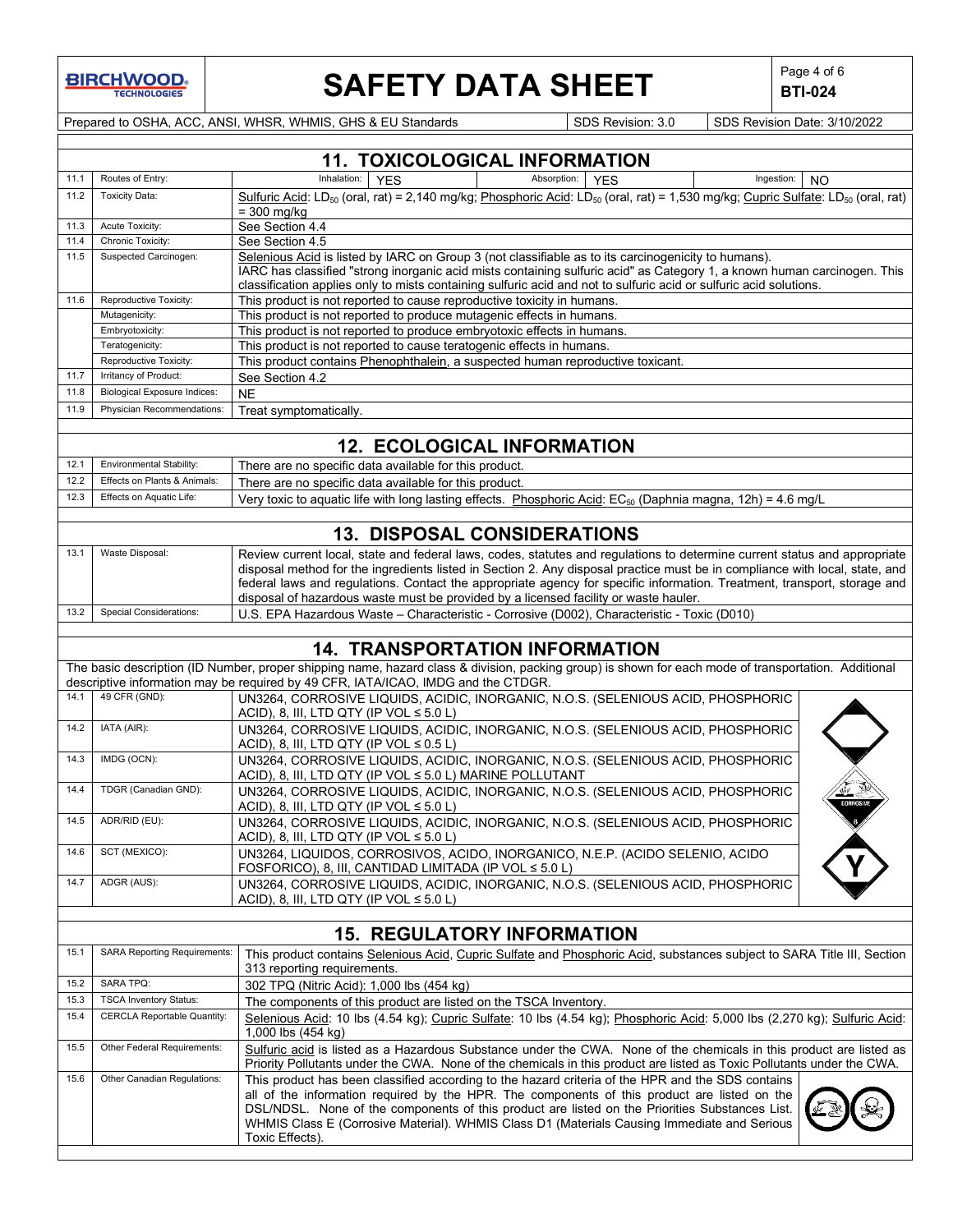$\mathsf{I}$ 

## **SAFETY DATA SHEET**  $\left|\begin{array}{cc} \text{Page 5 of 6} \\ \text{BIT-024} \end{array}\right|$

**BTI-024**

 $\overline{\phantom{a}}$ 

Prepared to OSHA, ACC, ANSI, WHSR, WHMIS, GHS & EU Standards Superiority SDS Revision: 3.0 SDS Revision Date: 3/10/2022

|      |                               | 15. REGULATORY INFORMATION - cont'd                                                                                                                                                                                                               |                                                                                                                                                                                                                                                   |  |  |  |  |
|------|-------------------------------|---------------------------------------------------------------------------------------------------------------------------------------------------------------------------------------------------------------------------------------------------|---------------------------------------------------------------------------------------------------------------------------------------------------------------------------------------------------------------------------------------------------|--|--|--|--|
| 15.7 | State Regulatory Information: | Hazardous Substances List (WI).                                                                                                                                                                                                                   | Selenious Acid is found on the following state criteria lists: Florida Toxic Substances List (FL), Massachusetts Hazardous<br>Substances List (MA), Minnesota Hazardous Substances List (MN), Pennsylvania Right-to-Know List (PA), and Wisconsin |  |  |  |  |
|      |                               | (WA).                                                                                                                                                                                                                                             | Sulfuric Acid is found on the following state criteria lists: FL, MA, MN, NJ, PA and Washington Permissible Exposures List                                                                                                                        |  |  |  |  |
|      |                               | Phosphoric Acid is found on the following state criteria lists: FL, MA, MN, and PA.                                                                                                                                                               |                                                                                                                                                                                                                                                   |  |  |  |  |
|      |                               |                                                                                                                                                                                                                                                   | No other ingredients in this product, present in a concentration of 1.0% or greater, are listed on any of the following state                                                                                                                     |  |  |  |  |
|      |                               |                                                                                                                                                                                                                                                   | criteria lists: California Proposition 65 (CA65), Delaware Air Quality Management List (DE), Florida Toxic Substances                                                                                                                             |  |  |  |  |
|      |                               |                                                                                                                                                                                                                                                   | List (FL), Massachusetts Hazardous Substances List (MA), Michigan Critical Substances List (MI), Minnesota Hazardous<br>Substances List (MN), New Jersey Right-to-Know List (NJ), New York Hazardous Substances List (NY), Pennsylvania           |  |  |  |  |
|      |                               |                                                                                                                                                                                                                                                   | Right-to-Know List (PA), Washington Permissible Exposures List (WA), Wisconsin Hazardous Substances List (WI). This                                                                                                                               |  |  |  |  |
|      |                               |                                                                                                                                                                                                                                                   | product does not contain any chemicals known to the State of California to cause cancer or other reproductive harm. For                                                                                                                           |  |  |  |  |
| 15.8 | Other Requirements:           | more information go to www.P65Warnings.ca.gov.                                                                                                                                                                                                    |                                                                                                                                                                                                                                                   |  |  |  |  |
|      |                               | Japan - ENCS; Korea - KECI; New Zealand - NZIoC; {Philippines - PICCS; USA - TSCA.                                                                                                                                                                | This product is found on the following inventory lists: Australia - AICS, China - IECSC, Europe - ELINCS/EINEC,                                                                                                                                   |  |  |  |  |
|      |                               |                                                                                                                                                                                                                                                   |                                                                                                                                                                                                                                                   |  |  |  |  |
|      |                               | <b>16. OTHER INFORMATION</b>                                                                                                                                                                                                                      |                                                                                                                                                                                                                                                   |  |  |  |  |
| 16.1 | Other Information:            |                                                                                                                                                                                                                                                   | DANGER! TOXIC IF SWALLOWED. CAUSEs SEVERE SKIN BURNS OR EYE DAMAGE. MAY CAUSE DAMAGE TO<br>ORGANS THROUGH PROLONGED OR REPEATED EXPOSURE. VERY TOXIC TO AQUATIC LIFE WITH LONG                                                                    |  |  |  |  |
|      |                               |                                                                                                                                                                                                                                                   | LASTING EFFECTS. Obtain special instructions before use. Do not handle until all safety precautions have been read and<br>understood. Do not breathe dust/mist/fume/vapor/spray. Wash hands and exposed skin areas with soap and warm water       |  |  |  |  |
|      |                               |                                                                                                                                                                                                                                                   | thoroughly after handling. Do not eat, drink, or smoke when using this product. Avoid release to the environment. Wear                                                                                                                            |  |  |  |  |
|      |                               |                                                                                                                                                                                                                                                   | protective gloves/ protective clothing/ eye protection/ face protection. IF SWALLOWED: Rinse mouth. Do NOT induce                                                                                                                                 |  |  |  |  |
|      |                               |                                                                                                                                                                                                                                                   | vomiting. IF ON SKIN: Take off immediately all contaminated clothing. Immediately rinse with water for several minutes.                                                                                                                           |  |  |  |  |
|      |                               | Wash contaminated clothing before reuse. IF INHALED: Remover person to fresh air and keep comfortable for breathing.<br>IF IN EYES: Rinse with water for several minutes. Remove contact lenses, if present and easy to do. Continue rinsing. Get |                                                                                                                                                                                                                                                   |  |  |  |  |
|      |                               | KEEP LOCKED UP AND OUT OF REACH OF CHILDREN.                                                                                                                                                                                                      | emergency help immediately. Specific treatment see section 4 (first aid) of this SDS. Collect spillage. Store locked up.                                                                                                                          |  |  |  |  |
| 16.2 | Terms & Definitions:          | See last page of this Safety Data Sheet.                                                                                                                                                                                                          |                                                                                                                                                                                                                                                   |  |  |  |  |
| 16.3 | Disclaimer:                   |                                                                                                                                                                                                                                                   | This Safety Data Sheet is offered pursuant to OSHA's Hazard Communication Standard, 29 CFR §1910.1200. Other                                                                                                                                      |  |  |  |  |
|      |                               |                                                                                                                                                                                                                                                   | government regulations must be reviewed for applicability to this product. To the best of ShipMate's & Birchwood<br>Technologies' knowledge, the information contained herein is reliable and accurate as of this date; however, accuracy,        |  |  |  |  |
|      |                               |                                                                                                                                                                                                                                                   | suitability or completeness is not guaranteed and no warranties of any type, either expressed or implied, are provided.                                                                                                                           |  |  |  |  |
|      |                               |                                                                                                                                                                                                                                                   | The information contained herein relates only to the specific product(s). If this product(s) is combined with other materials,                                                                                                                    |  |  |  |  |
|      |                               |                                                                                                                                                                                                                                                   | all component properties must be considered. Data may be changed from time to time. Be sure to consult the latest                                                                                                                                 |  |  |  |  |
|      |                               |                                                                                                                                                                                                                                                   |                                                                                                                                                                                                                                                   |  |  |  |  |
|      |                               |                                                                                                                                                                                                                                                   |                                                                                                                                                                                                                                                   |  |  |  |  |
|      |                               |                                                                                                                                                                                                                                                   |                                                                                                                                                                                                                                                   |  |  |  |  |
|      |                               | Tel: +1 (952) 937-7900                                                                                                                                                                                                                            |                                                                                                                                                                                                                                                   |  |  |  |  |
|      |                               | Fax: +1 (952) 937-7979                                                                                                                                                                                                                            |                                                                                                                                                                                                                                                   |  |  |  |  |
|      |                               | http://www.birchwoodtechnologies.com                                                                                                                                                                                                              |                                                                                                                                                                                                                                                   |  |  |  |  |
| 16.5 | Prepared by:                  | ShipMate, Inc.                                                                                                                                                                                                                                    |                                                                                                                                                                                                                                                   |  |  |  |  |
|      |                               |                                                                                                                                                                                                                                                   |                                                                                                                                                                                                                                                   |  |  |  |  |
|      |                               |                                                                                                                                                                                                                                                   |                                                                                                                                                                                                                                                   |  |  |  |  |
|      |                               |                                                                                                                                                                                                                                                   | Dangerous Goods                                                                                                                                                                                                                                   |  |  |  |  |
|      |                               |                                                                                                                                                                                                                                                   |                                                                                                                                                                                                                                                   |  |  |  |  |
| 16.4 | Prepared for:                 | edition.<br><b>Birchwood Technologies</b><br>7900 Fuller Road<br>Eden Prairie, MN 55344 USA<br>P.O. Box 787<br>Sisters, Oregon 97759-0787 USA<br>Tel: +1 (310) 370-3600<br>Fax: +1 (310) 370-5700<br>http://www.shipmate.com                      | <b>BIRCHWOOD</b><br><b>TECHNOLOGIES</b><br><b>ShipM</b><br>Training & Consulting                                                                                                                                                                  |  |  |  |  |